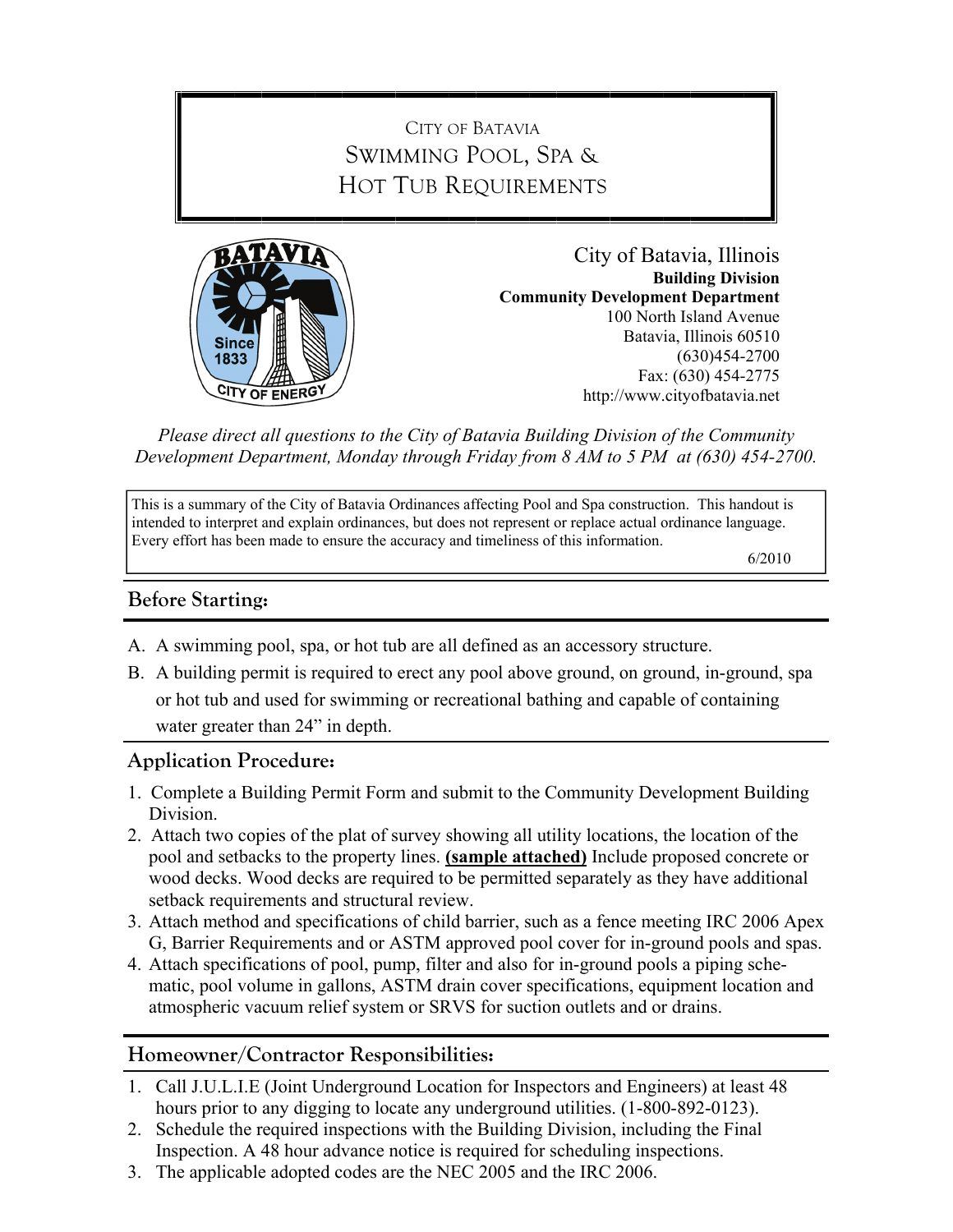### **Definitions:**

Barrier: A fence, wall, building wall, or combination thereof which completely surrounds the swimming pool and obstructs access to the swimming pool.

Swimming Pool: Any structure intended for swimming or recreational bathing that contains water over 24 inches (610) mm in depth. This includes in-ground, aboveground, and on-ground swimming pools, hot tubs, and spas.

Swimming Pool, indoor: A swimming pool which is totally contained within a structure and surrounded on all four sides by walls of that structure.

Swimming Pool, outdoor: Any swimming pool which is not an indoor swimming pool.

### **Barrier Requirements:**

Outdoor Swimming Pools: (in-ground, aboveground, or on-ground pool, hot tub or spa):

**Top of barrier**: Must be 48 inches above grade measured on the side of the barrier that faces away from the swimming pool.

**Bottom of barrier**: Maximum vertical clearance between grade and bottom of fence is 2 inches, measured on the side of the barrier that faces away from the swimming pool.

 Where the top of the pool is above grade, as in an aboveground pool, the barrier may be at ground level, such as the pool structure, or mounted on top of the pool structure. Where the barrier is mounted on top of the pool structure, the maximum vertical clearance between the top of the pool structure and the bottom of the barrier shall be 4 inches maximum.

**Openings:** Openings in the barrier shall not allow passage of a 4-inch-diameter sphere. **Solid Barriers:** (Masonry or stone wall) May not contain indentations or protrusions except

for normal construction tolerances and tooled masonry joints, generally 1/2" or less .

**Fences:** *These are general guidelines. Differing fence construction and designs have additional specific requirements. Please call for details or refer to IRC 2006, Apex G*  Chain Link: Maximum mesh size for a chain link fence is a 2 1/4-inch square unless the fence has slats fastened at the top or bottom which reduce the openings to not more than 1 3/4 inches.

 Diagonal member fences: (lattice fence): Maximum opening formed by the diagonal members cannot be more than 1 3/4 inches.

- **Gates:** Pedestrian access gates shall open outward way from the pool, be self-closing and self-latching. Locks may be used in conjunction with the self-latching device however are not permitted as a substitution for a self-latching device.
- **Self-latching device:** The release mechanism of the self-latching device must be located either 54" from the bottom of the gate OR the release mechanism must be located on the pool side of the gate at least 3 inches below the top of the gate and the gate and barrier must not have an opening greater than 1/2 inch within 18 inches of the release mechanism.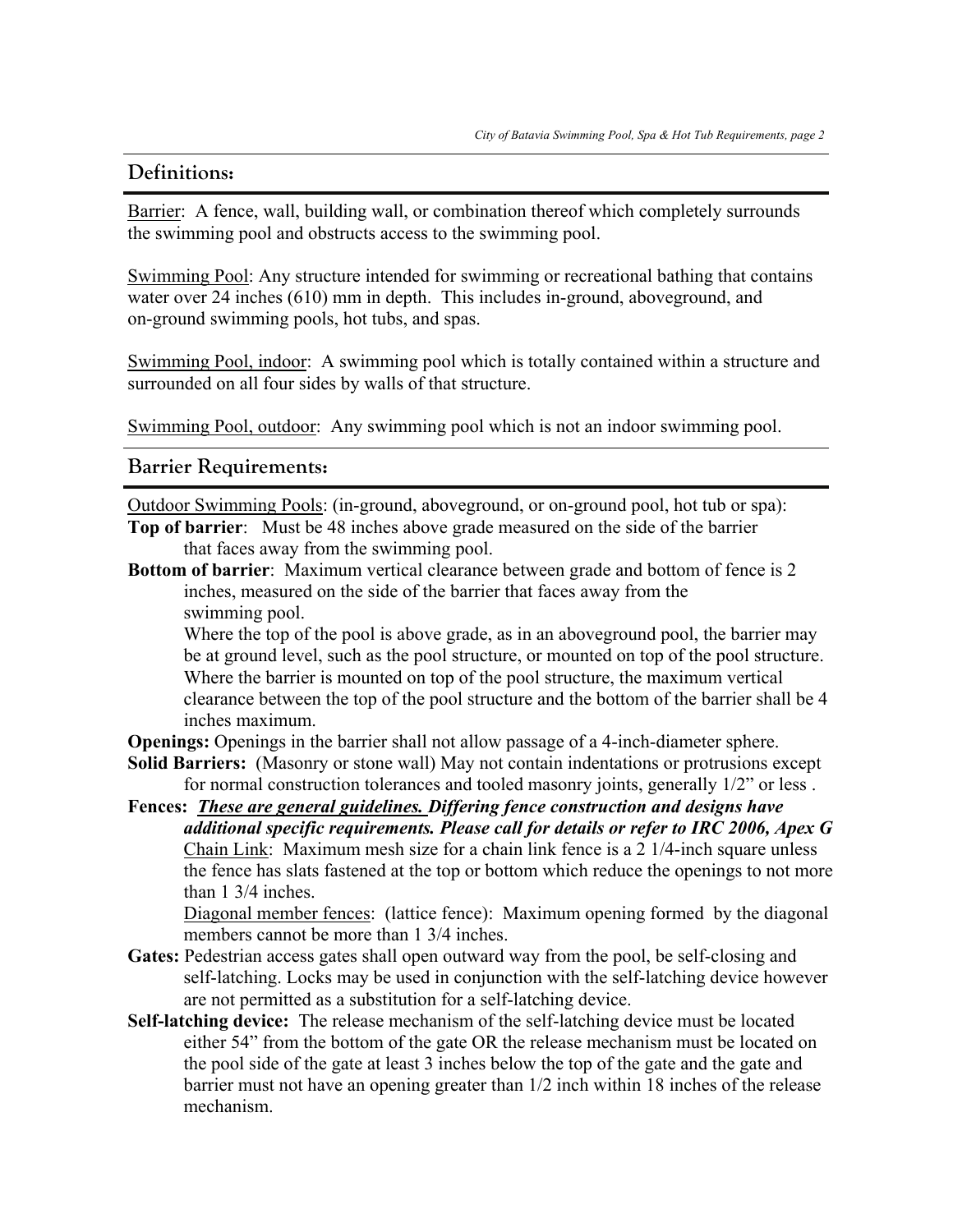**Batavia Zoning Ordinance: National Electrical Code 2005, General Guidelines** 

### **This is a general summary of the City of Batavia Ordinances regulating in-ground, above ground pools and spa / hot tub installations.**

- Pools may be located in **rear yards only**, with setbacks of 10' from the rear and side property lines to the waters edge **and outside any drainage, utility or natural easements, if greater than the required 10' setbacks.**
- Concrete decks / patios may not be closer than 10' to side and rear property lines or placed on any easements.
- Pools and spa / hot tub shall be a minimum of 3' from another structure such as a shed, garage or house. In-ground pools adjacent to structures with basements may have additional engineering requirements to meet the angle of repose.
- Pool and spa / hot tub shall not be located within 10' horizontally of overhead utilities (electric, cable television, telephone, etc) which are less than 22.5' above the pool and spa / hot tub as measured from the water's surface and water's edge.
- Underground utilities may not be located within 5' of waters edge unless installed in an approved raceway and buried to a minimum depth of 18". The electrical service may not be covered by a concrete or wood deck unless installed in an approved raceway approved by City Electric.
- Pool pump motors and other apparatus shall be on GFCI protected branch circuits.
- Above ground pool pump motors shall have a maximum of a 3' cord with a twist lock plug and receptacle. The pump receptacle shall not be closer than 5' to the pool wall. **No extension cords are permitted.** Pump motors shall be installed per their U.L. Listing.
- Storable above ground pools, that which are taken down and stored during the winter season, may have pump motors with longer cords when part of their U.L. Listing for that particular pump motor. **No extension cords are permitted.** Pump motors shall be installed per their U.L. Listing.
- In-ground or above ground pools shall have an additional receptacle located 10' to 20' from the pool wall or waters edge.
- The pump motor, heater, electrical equipment, metal structural components of the pool, and other metal pool apparatus, including metal components on the house or other structure within 5' horizontally and 12' vertically of the water , shall be bonded together with #8 solid conductor.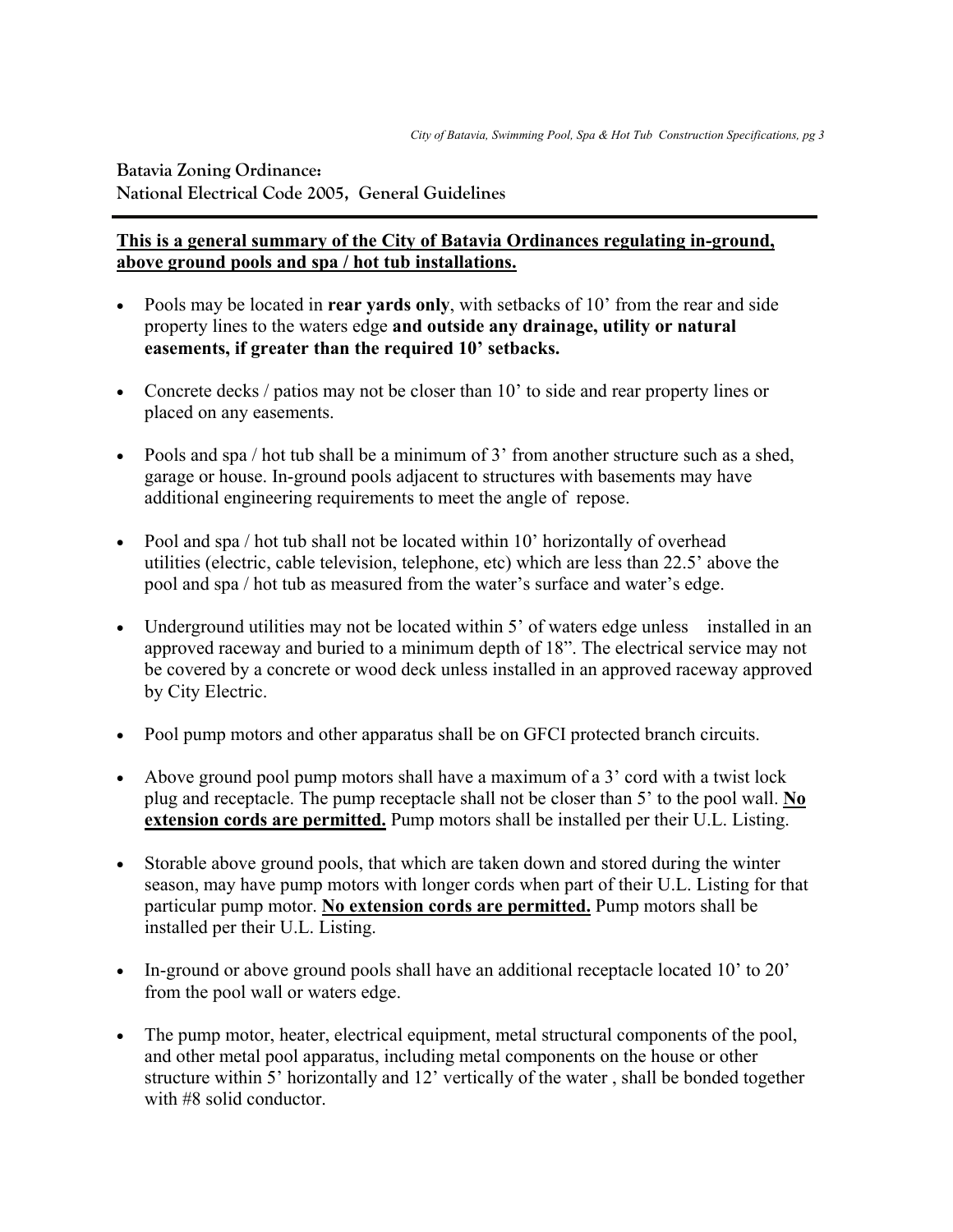# Appendix G: **Swimming Pools, Spas and Hot Tubs**

### **General Comments**

Drowning is the second leading cause of accidental death in the home for children under five years of age. It has been the number one cause of accidental deaths in the home for that age group in a number of states, including Arizona, California, Florida and Texas. The use of effective residential swimming pool barriers is the best way to reduce these tragic losses.

This appendix chapter sets forth the regulations for swimming pools, hot tubs and spas. The primary focus of the provisions is the need for an effective barrier surrounding the water area to reduce the potential for young children to gain uncontrolled access.

Section AG101 establishes the scope of the chapter. Section AG102 defines those terms specific to this appendix chapter. Section AG103 identifies specification standards for the design and construction of swimming pools. Section AG104 identifies specification standards for the design and construction of spas and hot tubs. Section AG105 discusses barrier requirements for swimming pools, hot tubs and spas. Section AG106 contains provisions for entrapment protection for suction outlets. Section AG107 indicates the abbreviations for stan-

#### SECTION AG101 **GENERAL**

AG101.1 General. The provisions of this appendix shall control the design and construction of swimming pools, spas and hot tubs installed in or on the lot of a one- or two-family dwelling.

❖ This section provides the scope of the appendix chapter on swimming pools, spas and hot tubs. It regulates the design and construction of such facilities where they are located inside a dwelling unit or on the lot of a one- or two-family dwelling.

#### **SECTION AG102 DEFINITIONS**

AG102.1 General. For the purposes of these requirements, the terms used shall be defined as follows and as set forth in Chapter 2.

This section clarifies the terminology used in this appendix chapter. The terms take on specific meanings. often different from the way they are typically used.

ABOVE-GROUND/ON-GROUND POOL. See "Swimming pool."

These two terms have essentially the same meaning. If a side of a swimming pool projects above the adjadards-writing organizations, and Section AG108 specifies the various standards used in this appendix chapter.

#### Purpose

According to the Consumer Product Safety Commission (CPSC), approximately 350 children under 5 years of age drown each year in residential swimming pools, spas and hot tubs. A CPSC study, Child Drowning Study: A Report on the Epidemiology of Drownings in Residential Pools of Children Under Age Five, found that the majority of the victims lived in or were visiting the residence where the accident happened. Less than 2 percent of the drowning incidents occurred when a child trespassed on. the property. For these reasons, this appendix chapter states that all swimming pools, spas and hot tubs must be enclosed to prevent young children from gaining unsupervised access to pool areas. This chapter provides prescriptive details for the construction of enclosures around swimming pools, spas and hot tubs to make it more difficult for children, particularly those 5 years old and younger, to enter such areas unsupervised.

cent ground level, the pool is referred to as an above-ground pool. If the bottom of the pool rests on the ground with no portion recessed except for leveling purposes, it is referred to as an on-ground pool. The important factor in both situations is that access to the pool surface is elevated and requires a vertical ascent (from at least one side) to gain access to the water.

A swimming pool situated on the ground or located above the ground is in the same category as other similar facilities such as spas, hot tubs and in-ground pools. All such facilities are simply regulated as swimming pools.

BARRIER. A fence, wall, building wall or combination thereof which completely surrounds the swimming pool and obstructs access to the swimming pool.

❖ Any system of components that encloses a swimming pool to the degree that access is obstructed is a barrier. Enclosure components include the exterior wall of the dwelling unit, a fence and any doors or gates included as a portion of the enclosure. Any construction or natural element that does not surround the pool will allow access at some point. The vast majority of provisions in this appendix chapter relate to the installation of a complying barrier to restrict access to swimming pools, spas and hot tubs. Left unprotected, these facili-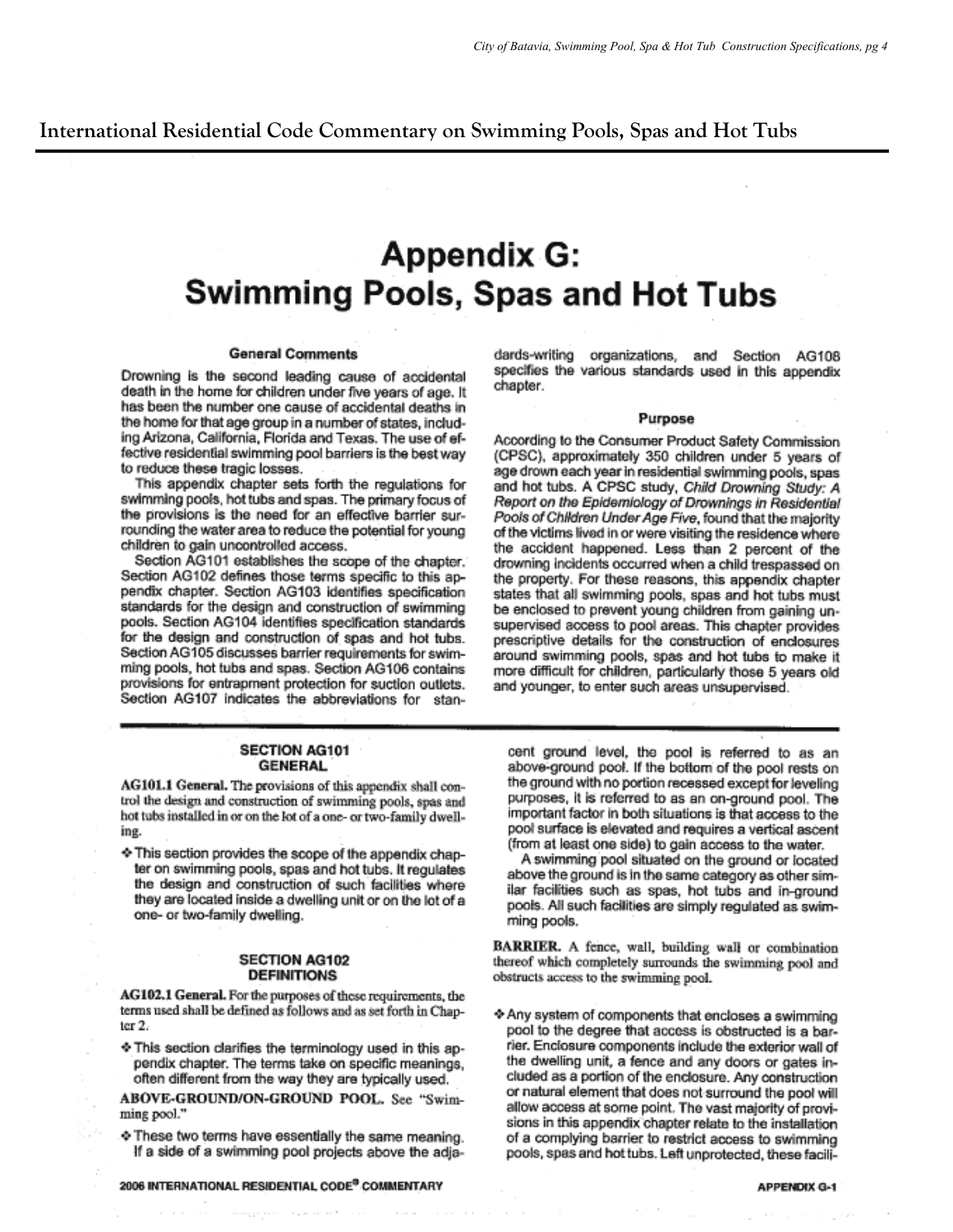#### **APPENDIX G**

ties present the potential for drownings and near-drownings.

#### HOT TUB, See "Swimming pool."

♦ Typically regarded as a small soaking tub, a hot tub is defined as a swimming pool and is regulated in the same manner as spas and the various types of swimming pools. Hot tubs often are equipped to introduce bubbles or jets of water into the tub.

IN-GROUND POOL. See "Swimming pool."

♦ An in-ground pool is a swimming pool in which the top of the pool structure is roughly at the same elevation as the adjoining surface surrounding the pool. Unlike an above-ground or on-ground pool, the pool construction itself does not limit access to the pool.

A swimming pool constructed in the ground is in the same category as similar facilities such as spas, hot tubs, above-ground pools and on-ground pools. All such facilities are simply regulated as swimming pools.

RESIDENTIAL. That which is situated on the premises of a detached one- or two-family dwelling or a one-family townhouse not more than three stories in height.

Where a pool is located on the property of a single-family dwelling, two-family dwelling, or one-family townhouse, it is "residential." The scope of the provisions in this appendix chapter coincides with this definition.

SPA, NONPORTABLE. See "Swimming pool."

♦ Typically regarded as a whirlpool tub, a spa is defined as a swimming pool and is regulated in the same manner as hot tubs and the various types of swimming pools.

SPA, PORTABLE. A nonpermanent structure intended for recreational bathing, in which all controls, water-heating and water-circulating equipment are an integral part of the product.

→ A nonpermanent structure, a portable spa is self-contained, with all of the controls and equipment integrated.

SWIMMING POOL. Any structure intended for swimming or recreational bathing that contains water over 24 inches (610 mm) deep. This includes in-ground, above-ground and on-ground swimming pools, hot tubs and spas.

To be considered a swimming pool for the provisions of this appendix chapter, the structure used for swimming or recreational bathing must be more than 24 inches (610 mm) deep. Hot tubs, spas, in-ground pools, on-ground pools and above-ground pools are included in this definition if they are the minimum depth prescribed.

SWIMMING POOL, INDOOR. A swimming pool which is totally contained within a structure and surrounded on all four sides by the walls of the enclosing structure.

♦ Where a swimming pool is located in a enclosed structure, fully surrounded by walls, it is an indoor pool. Of

**APPENDIX G-2** 

critical concern is the easy access afforded to children by an indoor pool.

SWIMMING POOL, OUTDOOR. Any swimming pool which is not an indoor pool.

If Where a swimming pool is not fully enclosed, as is required in the definition of an indoor pool, it is an outdoor swimming pool. A pool that may be partially inside and partially outside is defined as an outdoor pool because it is not completely surrounded by a structure.

### **SECTION AG103 SWIMMING POOLS**

AG103.1 In-ground pools. In-ground pools shall be designed and constructed in conformance with ANSI/NSPI-5 as listed in Section AG108.

The requirements of ANSI/NSPI-5 regulating residential in-ground swimming pools are applicable to all in-ground pools regulated by this appendix chapter.

AG103.2 Above-ground and on-ground pools. Aboveground and on-ground pools shall be designed and constructed in conformance with ANSI/NSPI-4 as listed in Section AG108.

The requirements of ANSI/NSPI-4 regulating residential above-ground and on-ground swimming pools are applicable to all such pools regulated by this appendix chapter.

### SECTION AG104 **SPAS AND HOT TUBS**

AG104.1 Permanently installed spas and hot tubs. Permanently installed spas and hot tubs shall be designed and constructed in conformance with ANSI/NSPI-3 as listed in Section AG108.

♦ The requirements of ANSI/NSPI-3 regulating permanently installed residential spas are applicable to all nonportable spas and hot tubs.

AG104.2 Portable spas and hot tubs. Portable spas and hot tubs shall be designed and constructed in conformance with ANSI/NSPI-6 as listed in Section AG108.

The requirements of ANSI/NSPI-6 regulating residential portable spas are applicable to all such spas.

### SECTION AG105 **BARRIER REQUIREMENTS**

AG105.1 Application. The provisions of this chapter shall control the design of barriers for residential swimming pools, spas and hot tubs. These design controls are intended to provide protection against potential drownings and neardrownings by restricting access to swimming pools, spas and hot tubs.

This section describes the provisions for barriers around residential swimming pools, hot tubs and spas. A swimming pool or similar facility creates an attractive

2006 INTERNATIONAL RESIDENTIAL CODE<sup>®</sup> COMMENTARY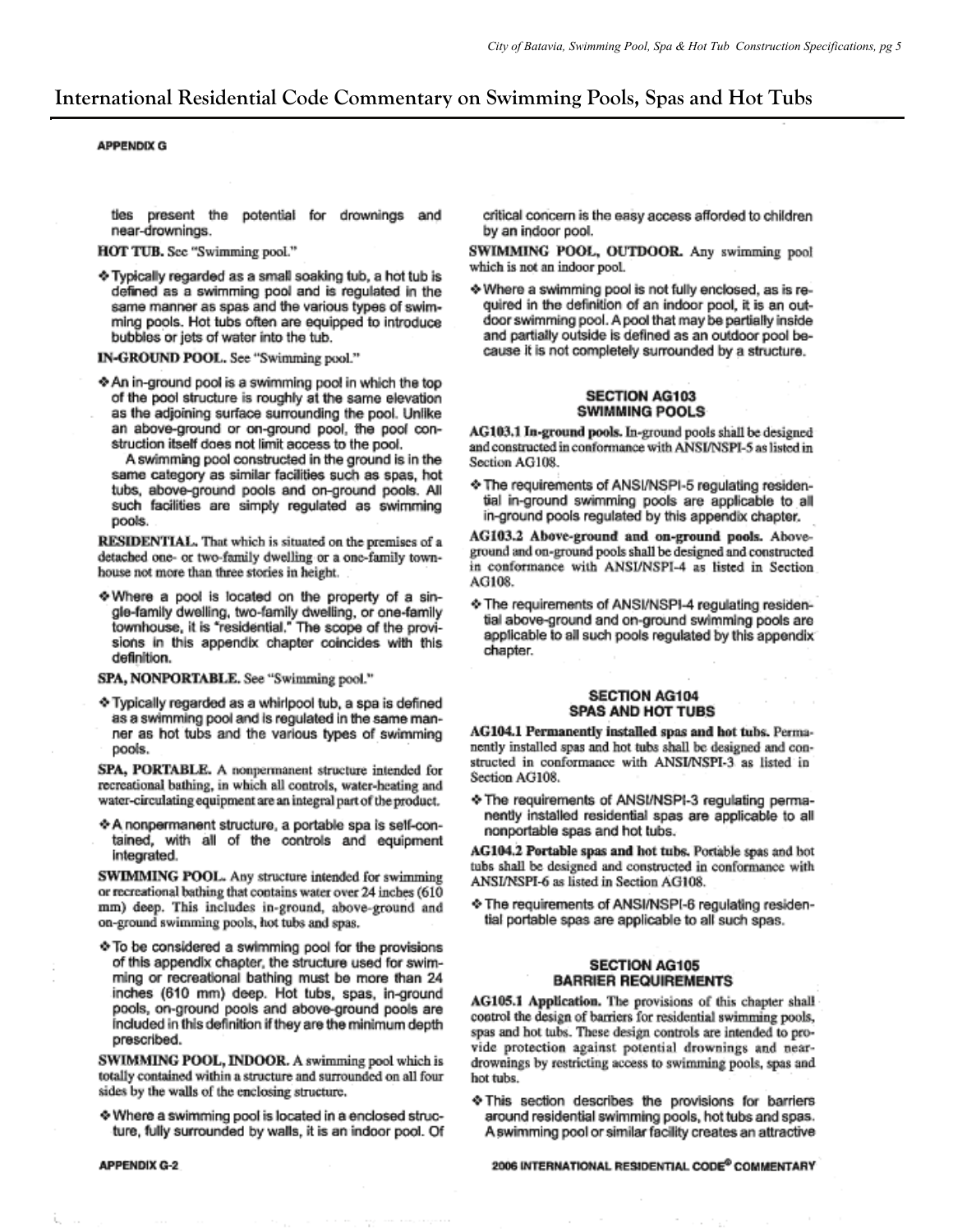#### **APPENDIX G**

temptation to children, including very young children and infants who do not know how to swim. The installation of an effective barrier can help reduce the number of children who die or are injured as the result of open access to a swimming pool, spa or hot tub.

AG105.2 Outdoor swimming pool. An outdoor swimming pool, including an in-ground, above-ground or on-ground pool, hot tub or spa shall be surrounded by a barrier which shall comply with the following:

- 1. The top of the barrier shall be at least 48 inches (1219) mm) above grade measured on the side of the barrier which faces away from the swimming pool. The maximum vertical clearance between grade and the bottom of the barrier shall be 2 inches (51 mm) measured on the side of the barrier which faces away from the swimming pool. Where the top of the pool structure is above grade, such as an above-ground pool, the barrier may be at ground level, such as the pool structure, or mounted on top of the pool structure. Where the barrier is mounted on top of the pool structure, the maximum vertical clearance between the top of the pool structure and the bottom of the barrier shall be 4 inches (102 mm).
- 2. Openings in the barrier shall not allow passage of a 4-inch-diameter (102 mm) sphere.
- 3. Solid barriers which do not have openings, such as a masonry or stone wall, shall not contain indentations or protrusions except for normal construction tolerances and tooled masonry joints.
- 4. Where the barrier is composed of horizontal and vertical members and the distance between the tops of the horizontal members is less than 45 inches (1143 mm), the horizontal members shall be located on the swimming pool side of the fence. Spacing between vertical members shall not exceed  $1\frac{1}{4}$  inches (44 mm) in width. Where there are decorative cutouts within vertical members, spacing within the cutouts shall not exceed  $1<sup>3</sup>/4$ inches (44 mm) in width.
- 5. Where the barrier is composed of horizontal and vertical members and the distance between the tops of the horizontal members is 45 inches (1143 mm) or more, spacing between vertical members shall not exceed 4 inches (102 mm). Where there are decorative cutouts within vertical members, spacing within the cutouts shall not exceed 1<sup>3</sup>/<sub>4</sub> inches (44 mm) in width.
- 6. Maximum mesh size for chain link fences shall be a  $2V_4$ -inch (57 mm) square unless the fence has slats fastened at the top or the bottom which reduce the openings to not more than  $1\frac{3}{4}$  inches (44 mm).
- 7. Where the barrier is composed of diagonal members, such as a lattice fence, the maximum opening formed by the diagonal members shall not be more than  $1\frac{1}{4}$  inches (44 mm).
- 8. Access gates shall comply with the requirements of Section AG105.2, Items 1 through 7, and shall be equipped to accommodate a locking device. Pedestrian access gates shall open outward away from the pool and shall be self-closing and have a self-latching device. Gates other

than pedestrian access gates shall have a self-latching device. Where the release mechanism of the self-latching device is located less than 54 inches (1372 mm) from the bottom of the gate, the release mechanism and openings shall comply with the following:

- 8.1. The release mechanism shall be located on the pool side of the gate at least 3 inches (76 mm) below the top of the gate; and
- 8.2. The gate and barrier shall have no opening larger than  $\frac{1}{2}$  inch (13 mm) within 18 inches (457 mm) of the release mechanism.
- 9. Where a wall of a dwelling serves as part of the barrier, one of the following conditions shall be met:
	- 9.1. The pool shall be equipped with a powered safety cover in compliance with ASTM F 1346; or
	- 9.2. Doors with direct access to the pool through that wall shall be equipped with an alarm which produces an audible warning when the door and/or its screen, if present, are opened. The alarm shall be listed in accordance with UL 2017. The audible alarm shall activate within 7 seconds and sound continuously for a minimum of 30 seconds after the door and/or its screen, if present, are opened and be capable of being heard throughout the house during normal household activities. The alarm shall automatically reset under all conditions. The alarm system shall be equipped with a manual means, such as touch pad or switch, to temporarily deactivate the alarm for a single opening. Deactivation shall last for not more than 15 seconds. The deactivation switch(es) shall be located at least 54 inches (1372 mm) above the threshold of the door; or
	- 9.3. Other means of protection, such as self-closing doors with self-latching devices, which are approved by the governing body, shall be acceptable so long as the degree of protection afforded is not less than the protection afforded by Item 9.1 or 9.2 described above.
- 10. Where an above-ground pool structure is used as a barrier or where the barrier is mounted on top of the pool structure, and the means of access is a ladder or steps:
	- 10.1. The ladder or steps shall be capable of being secured, locked or removed to prevent access; or
	- 10.2. The ladder or steps shall be surrounded by a barrier which meets the requirements of Section AG105.2, Items 1 through 9. When the ladder or steps are secured, locked or removed, any opening created shall not allow the passage of a 4-inch-diameter (102 mm) sphere.
- This section provides prescriptive requirements for the construction of the swimming pool barrier.
	- 1. The barrier height requirement of 48 inches (1219 mm) above the ground is based on reports that document the ability of children under the age of 5 to climb over barriers that are less than 48 inches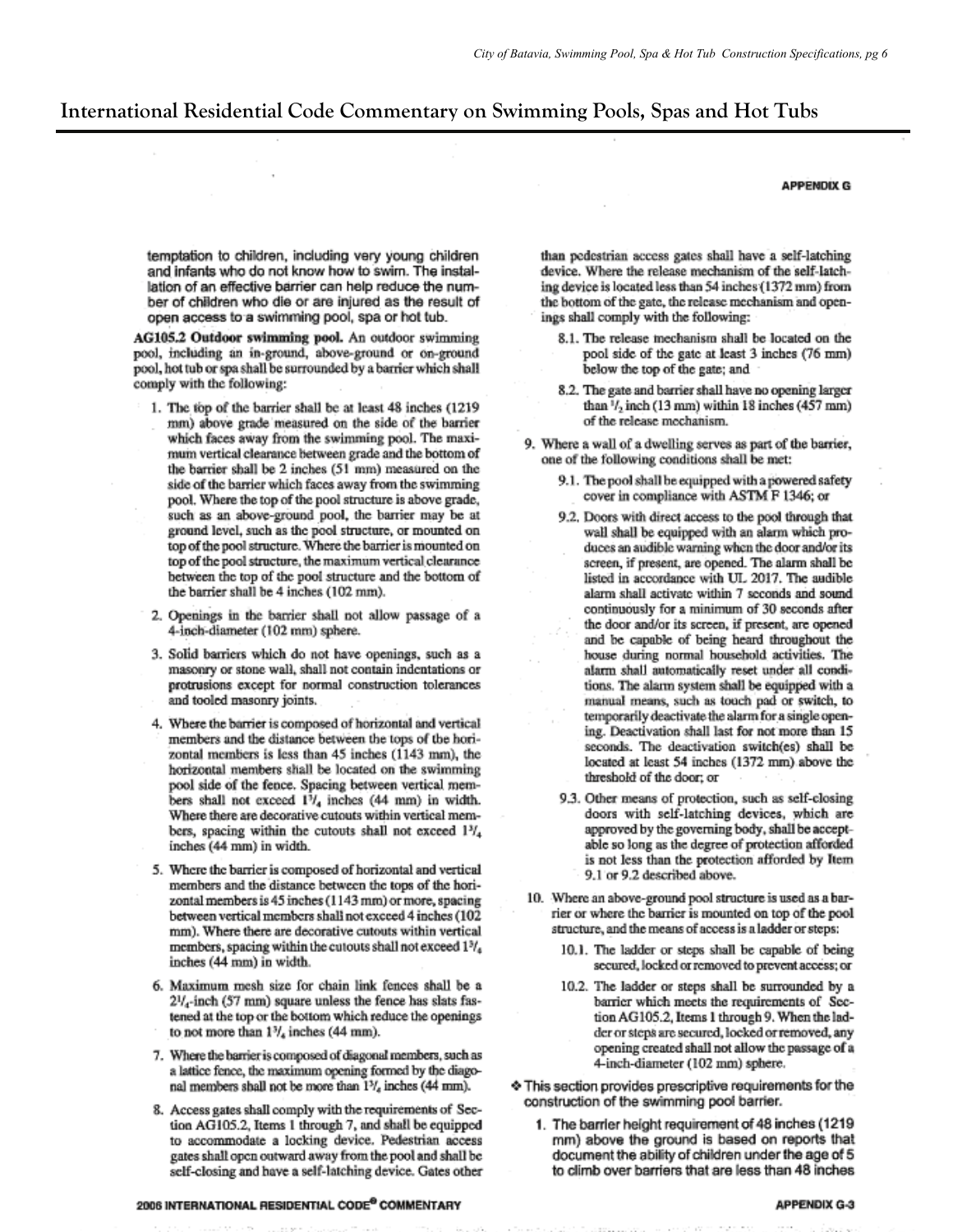**APPENDIX G** 

(1219 mm) in height. The basis for the 4-inch (102 mm) criterion for an opening between the barrier and the top of the pool frame is the same as for quard construction as addressed in Section R312. Refer to Commentary Figure AG105.2(1).

- 2. The general provision is applicable only when one of the conditions addressed in Items 4, 5, 6 and 7 is not present. For example, a chain-link fence would be regulated by the requirements of Item 6, which reduces the general opening criterion of 4 inches (102 mm) to 21/4 inches (57 mm). The basis for the 4-inch (102 mm) criterion is the same as for guard construction per Section R312. It is based on studies of the body measurements of children 13 to 18 months old.
- 3. This provision reduces the potential for gaining a foothold and climbing the barrier.
- 4. The more stringent 1.75-inch (44 mm) provision for spacing between vertical members applies when the spacing between horizontal members is less than 45 inches (1143 mm). It acknowledges the potential for a child to gain both a handhold and a foothold on closely spaced horizontal members and reduces the potential for a child to gain a foothold by limiting the space between the vertical members on the same barrier. If the horizontal members are spaced less than 45 inches (1143 mm) apart, they must also be located on the swimming pool side of the fence as shown in Commentary Figure AG105.2(2) so that they are not available to be used to climb the barriers.
- 5. This requirement is the counterpart to Item 4 in that it permits the opening in the barrier to be 4 inches (102 mm) if the vertical spacing of the hori-

zontal members equals or exceeds 45 inches (1143 mm) as illustrated in Commentary Figure AG105.2(2). It is consistent with Item 2, which limits openings in the barrier to a 4-inch (102 mm) diameter. The spacing of horizontal members 45 inches (1143 mm) apart precludes them from being used by small children to climb the barrier.

- 6. The 21/4-inch (57 mm) dimension is intended to reduce the potential for a child to gain a foothold [see Commentary Figure AG105.2(3)]. The mesh size is permitted to be larger than 21/4-inches (57 mm) square if slats are used to reduce the mesh opening to 1% inches (44 mm) in order to decrease the potential for a child to obtain a foothold or handhold.
- 7. A slightly larger opening is permitted for barriers composed of diagonal members other than chain link fences, on the basis that such barriers would be more difficult to gain a foothold and handhold on than a chain link fence. The 13/2-inch (44 mm) dimension is consistent with Items 4, 5 and 6.
- 8. A gate represents the same potential hazard relative to climbing as do the other portions of the barrier; therefore, it must be constructed in accordance with applicable Items 1 through 7. Additionally, because the gate also represents a potential breech of the barrier because the gate can be opened, the code provides prescriptive details for the construction and operation of the gate. A self-closing pedestrian gate must open away from the pool because if the latch fails to operate, a child pushing on the gate will not gain immediate access to the pool. Pushing on the gate may also engage the latch. Large, nonpedestrian

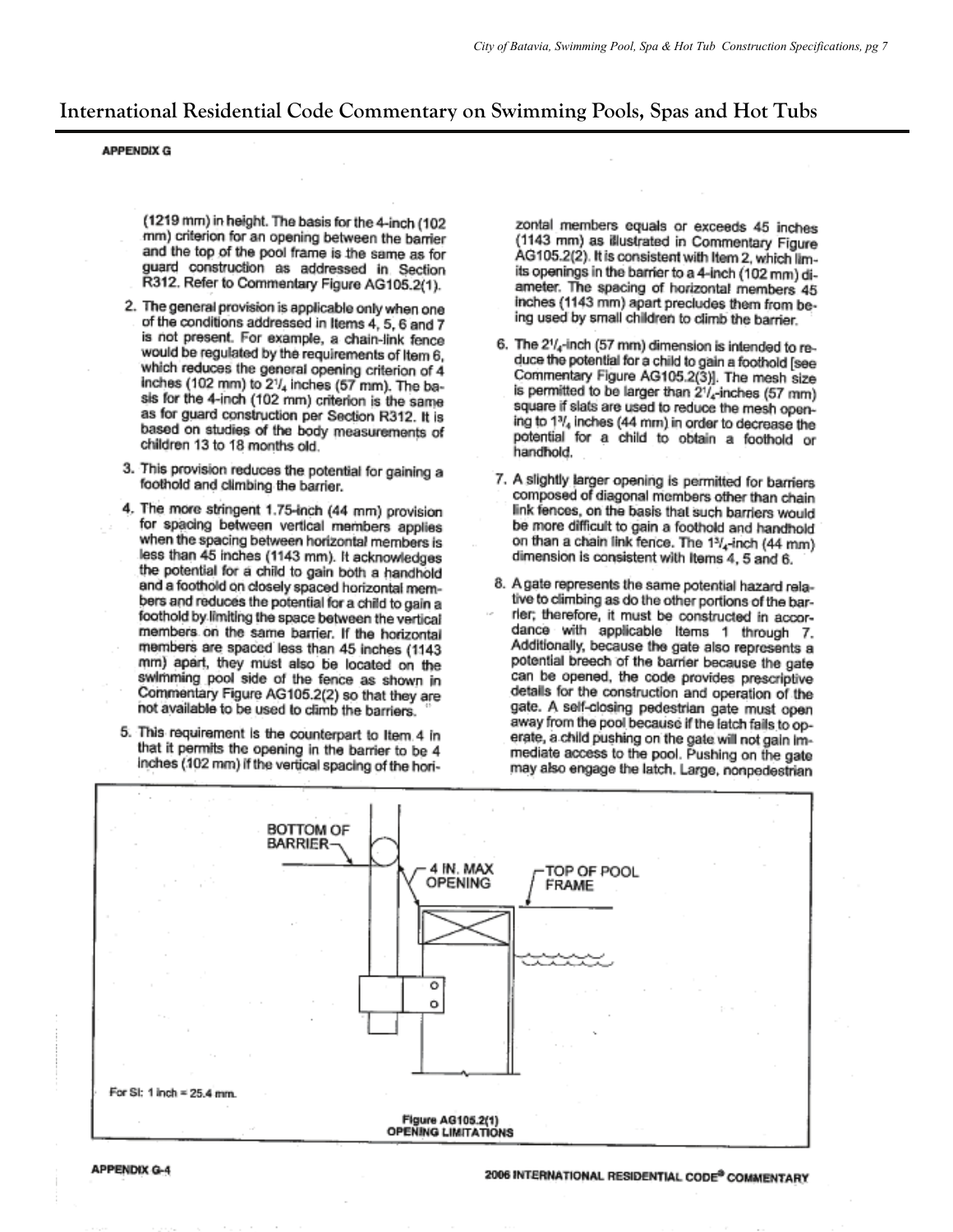#### **APPENDIX G**



gates are not required to be self-closing because of prohibitive cost and maintenance concerns coupled with the fact that these gates are typically operated by persons other than small children. The 54-inch (1372 mm) latch height requirement limits the potential for small children to reach and activate the latch. If the latch is located lower than 54 inches (1372 mm), the code's prescriptive lo-



2005 INTERNATIONAL RESIDENTIAL CODE® COMMENTARY

cation requirements preclude the latch from being activated by small children who are not on the pool side of the gate.

9. Many residential settings with backyard pools use the dwelling as a portion of the barrier required around the pool, such as where the fence bounding the property terminates at the dwelling. This limits access to the pool by unsupervised children around the perimeter of the fence, but there is still a potential for children to access the pool from within the dwelling. Indeed, almost half the children involved in drowning or near-drowning accidents gained access to the pool from the dwelling.

The provisions of this section restrict such access by small children and are applicable to all doors in walls that form a portion of the barrier required around swimming pools.

Protection of such door openings to pool areas can be achieved in any one of the methods described in Items 9.1 through 9.3. The first alternative does not require protection of the exterior door itself but limits access to the pool by means of a power safety cover. The performance criteria specified when this option is selected assures that the power safety cover is an adequate and reliable barrier to the pool. In item 9.2, the alarm is configured to allow adults who are accessing the house to open the door, enter the house and deactivate the system to prevent a false alarm. The touchpad used to deactivate the system must be mounted 54 inches (1372 mm) above the floor, which is presumed to be beyond the reach of small children.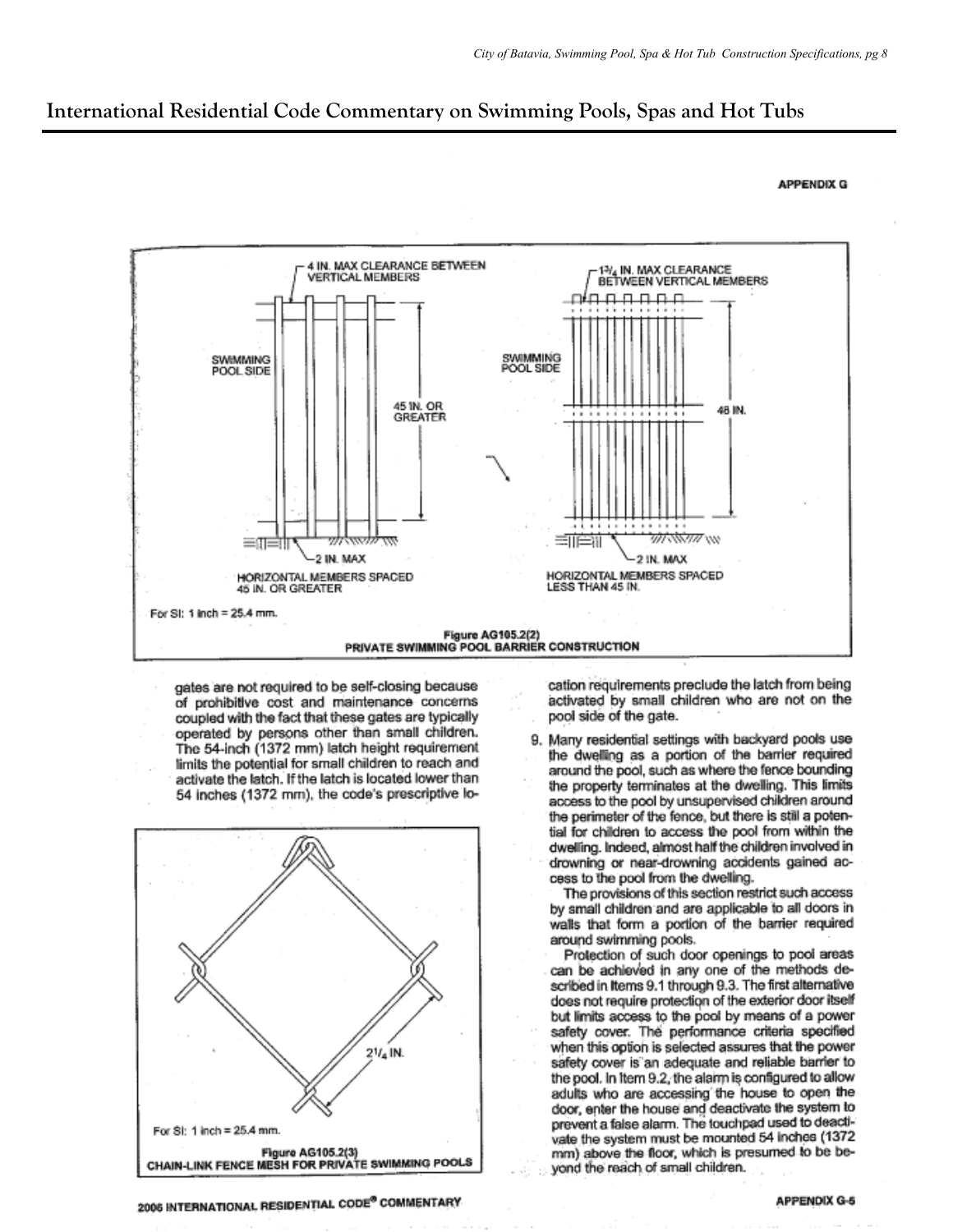### **APPENDIX G**

Item 9.3 permits doors to pool areas to be protected by devices that render the door self-closing and self-latching. Any other requirements would be performance based because the code requires equivalency only with Item 9.1 or 9.2. One possible criterion could require the release mechanism for the latching device to be located a minimum of 54 inches (1372 mm) above the floor, which is presumed to be beyond the reach of small children. In addition, doors protected by the method specified in Item 9.3 should probably open away from the pool area. This is so that if the door failed to latch, a child outside the pool area pushing against the door would cause it to close and not swing to an open position.

10. The code permits the wall of the pool itself to serve as the barrier to the pool, if the wall extends at least 48 inches (1219 mm) above the finished ground level around the perimeter of the pool. Unless it can be secured, locked or removed, the ladder must be surrounded by a complying barrier to limit access to the ladder.

AG105.3 Indoor swimming pool. Walls surrounding an indoor swimming pool shall comply with Section AG105.2, Item 9.

Indoor pools represent the same hazards as outdoor pools. For this reason, the walls and doors surrounding an indoor swimming pool are regulated in the same manner as an exterior wall of a dwelling where the wall is used as a barrier for an outdoor pool. The provisions of Section AG105.2, Item 9 apply in their entirety.

AG105.4 Prohibited locations. Barriers shall be located to prohibit permanent structures, equipment or similar objects from being used to climb them.

\* The purpose of a swimming pool barrier would be defeated if children could climb on benches, planters, pumps and similar permanent features adjacent to the barrier and gain access to the pool area. Therefore, the area adjacent to the barrier must be carefully designed and constructed to avoid such a condition. This provision is performance in character and must be reviewed on a case-by-case basis.

AG105.5 Barrier exceptions. Spas or hot tubs with a safety cover which complies with ASTM F 1346, as listed in Section AG107, shall be exempt from the provisions of this appendix.

- ♦ The provisions of this appendix chapter are not applicable to spas and hot tubs where an approved safety cover serves as the protective barrier. The requirements of ASTM F 1346 contain a number of criteria so that the safety cover can provide a level of protection that is equivalent to that provided by a swimming pool enclosure barrier. The following requirements are representative of several of the specifications found in the standard:
	- 1. There should be a means of fastening the safety cover to the hot tub or spa, such as key locks, combination locks, special tools or similar de-

vices that will prohibit children from removing or operating the cover. The fastening mechanism. design and location are vital components that help prevent a child's entry to the water.

- 2. The safety cover should have a label that provides a warning and message regarding the risk of drowning. The label is also very important for the transfer of information to second owners and temporary users.
- 3. The cover should have been tested to demonstrate that it is capable of supporting the weight of one child [50 pounds (23 kg)] and one adult [225 pounds (102 kg)] so an adult and a child can be supported during a rescue operation.
- 4. There should be no openings in the cover itself or at any point where the cover joins the surface of the hot tub or spa that would allow a child's head to pass through. The 4-inch (102 mm) spacing for guards in Section R312 and openings in pool enclosures of Section AG105.2 are also applicable.
- 5. Safety covers are to be installed in accordance with the manufacturer's instructions.

#### **SECTION AG106 ENTRAPMENT PROTECTION FOR SWIMMING** POOL AND SPA SUCTION OUTLETS.

AG106.1 General. Suction outlets shall be designed to produce circulation throughout the pool or spa. Single-outlet systems, such as automatic vacuum cleaner systems, or multiple suction outlets, whether isolated by valves or otherwise, shall be protected against user entrapment.

\* Vacuum devices for suction inlet systems in pool water circulation are a safety hazard. Body entrapment or hair entrapment can cause drowning and evisceration. Therefore it is important that protection be provided against possible entrapment at the pool entrances to suction inlets and that vacuum relief be provided for the vacuum system. Sections AG106.2 through AG106.5 contain requirements for the various types of safety devices.

AG106.2 Suction fittings. Pool and spa suction outlets shall have a cover that conforms to ANSI/ASME A112.19.8M, or an 18 inch × 23 inch (457 mm by 584 mm) drain grate or larger, or an approved channel drain system.

**Exception:** Surface skimmers

In ANSI/ASME A112.19.8M requires cover material for pool and spa suction outlets to be tested for structural integrity and for entrapment/entanglement potential. It also requires that the cover be marked with the maximum flow rate for which the cover has been tested. Exceeding the maximum flow rate will increase the potential for a child or small adult being entrapped by the increased suction. The code also allows 18-inch by 23-inch (457 mm by 584 mm) drain grates or approved channel drain systems as alternative protection meth-

2006 INTERNATIONAL RESIDENTIAL CODE® COMMENTARY